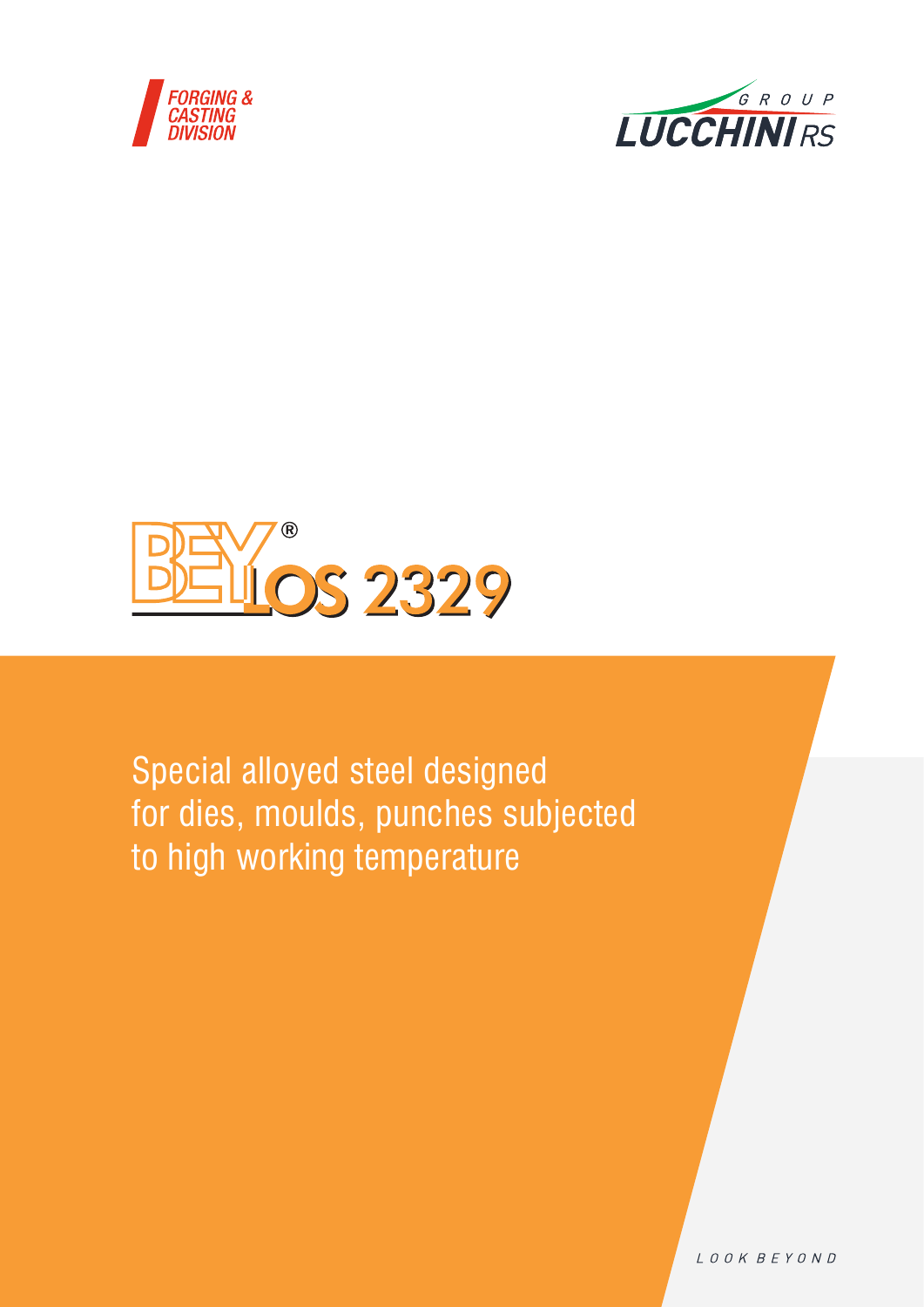





## General characteristics

BeyLos® 2329 is a special alloyed steel designed for the manufacture of dies, moulds, punches and other components subjected to high working temperatures.

The best features of this steel are:

- high resistance to thermal shock and to heat cracking
- good mechanical characteristics in hot condition
- optimal mechanical characteristics in cold condition
- good toughness in hot condition.

BeyLos® 2329 is obtained through a special 'super clean' manufacturing process, which allows a high level of micropurity to be achieved.

BeyLos® 2329 is normally supplied in round sections up to 600 mm in diameter, in the annealed condition with hardness values lower than 220 HB, thereby guaranteeing a good machinability.

If subjected to suitable heat treatment, BeyLos® 2329 can reach a hardness of 48 HRc without affecting the toughness. In order to improve further the mechanical characteristics of the surface, BeyLos® 2329 can be coated with PVD or PA/CVD methods.

Alternatively it can be hardened through flame hardening, induction tempering or subjected to nitriding.

This allows a hardness value of about 52 HRc to be reached. The hardness of the nitrided layer is about 900-1000 HV.

The high micro-purity and structural homogeneity levels give this grade good suitability to polishing and photo-engraving.

If required, it is possible to carry out welding operations with TIG or MMA methods on dies made of BeyLos® 2329.

BeyLos® 2329 is also designed with the aim to guarantee the minimum use of virgin materials, moving toward the use of scrap categories difficult to be recycled, that can became food for the steel making production of BeyLos® 2329 grade.

### Chemical analysis

|                              | Range | $C[\%]$ | Si [%] | Mn $[%]$ | Ni [%] | Cr [%] | Mo [%] | V[%]  |
|------------------------------|-------|---------|--------|----------|--------|--------|--------|-------|
| <b>BEV</b> <sup>*</sup> 2329 | min   | 0,44    | 0,60   | 0,70     | 0,50   | 1,70   | 0,25   | 0, 15 |
| Alloying [% in weight]       | max   | 0,54    | 0,90   | 1,00     | 0,80   | 2,10   | 0,45   | 0,25  |

Table for comparison of international classification

| W. Nr. | 1.2329     |
|--------|------------|
| DIN    | 46CrSiMoV7 |

Lucchini RS's tool steels have been researched and formulated in order to optimize the material performances.

The brand name identifies the Lucchini RS product and the number evokes the Werkstoff classification or other means of reflecting the characteristics of use.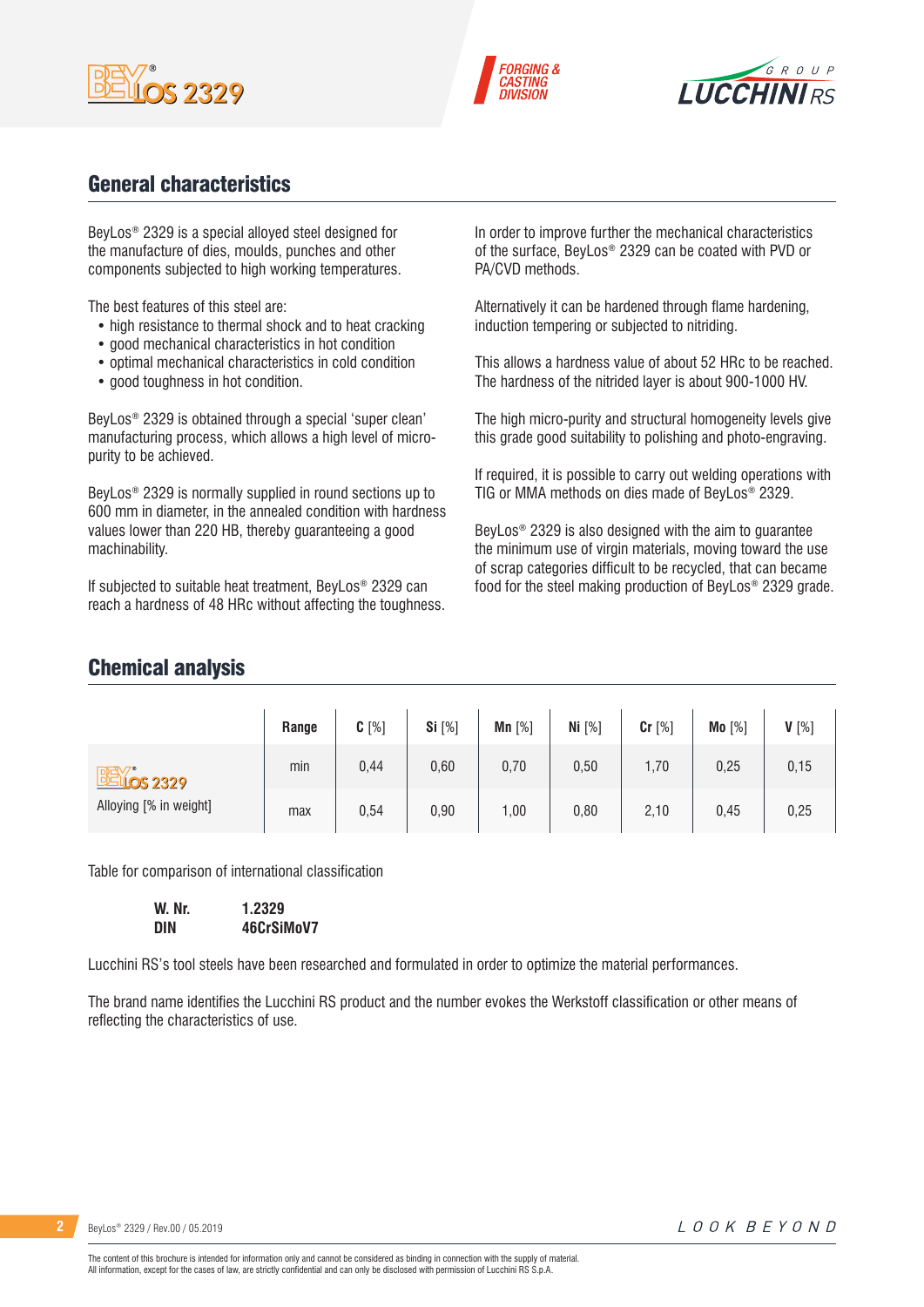





## Main applications

BeyLos® 2329 is suitable for the following applications:

- dies subjected to low pressure
- containers for die-casting presses
- extrusion press blocks
- sleeves for extrusion presses.

## Physical and mechanical properties

#### *Main physical properties*

| $\overline{S}$ 2329                                  | $20^{\circ}$ C | $400^{\circ}$ C | $600^{\circ}$ C |
|------------------------------------------------------|----------------|-----------------|-----------------|
| Modulus of elasticity [GPa]<br>$(1GPa = 1000 MPa)$   | 210            | 186             | 179             |
| Coefficient of thermal<br>expansion<br>$[10^{-6}/K]$ |                | 13,2            | 14.5            |
| Thermal conductivity<br>[W/mK]                       | 27,0           | 29,1            | 32,4            |

#### *Main mechanical properties*

| <u>Vios 2329</u>                         | $400^{\circ}$ C | $500\degree C$ | $600\degree C$ |
|------------------------------------------|-----------------|----------------|----------------|
| Ultimate tensile strength<br>(UTS) [MPa] | 1.080           | 900            | 440            |
| <b>Yield stress</b><br>(YS) [MPa]        | 850             | 680            | 270            |

These are average values obtained on a sample which has been hardened at 870° C, quenched and tempered at 560°C to achieve a hardness of 44 HRc.

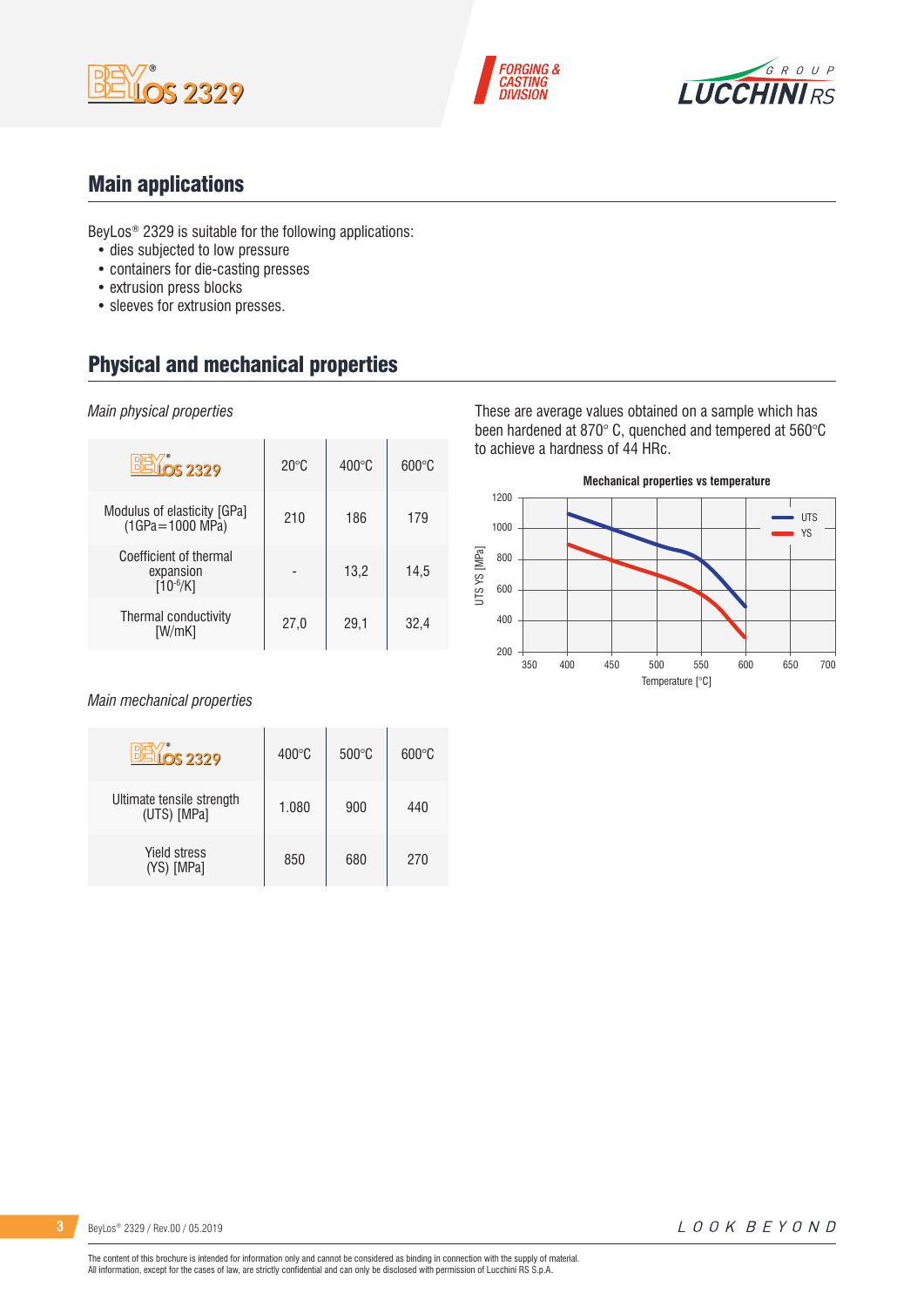





### Heat treatments

BeyLos® 2329 is supplied in the annealed or in the prehardened condition, depending on the application. We suggest applying the following parameters if a different hardness is required or if heat treatment is needed. This information is only indicative and must be adapted depending on the different heat treatment facilities employed and on the thickness of the bar.

### *Hardening*

Hardening should be carried out after the material has been pre-heated according to the following table.

| First pre-heating<br>temperature | $550^{\circ}$ C                                       |  |  |  |
|----------------------------------|-------------------------------------------------------|--|--|--|
| Soaking time                     | 60 min every 25 mm thickness                          |  |  |  |
|                                  |                                                       |  |  |  |
| Austenitising temperature        | $870^\circ C$                                         |  |  |  |
| Soaking time                     | 60 min every 25 mm thickness                          |  |  |  |
| Cooling                          | Air or vacuum cooling, salt bath or<br>polymer in H2O |  |  |  |

We suggest to carry out the hardening on material supplied in the annealed condition and to temper the material immediately afterwards. The suggested rate of heating is less than or equal to 30 °C.

#### *Soft annealing*

| Suggested temperature | 700°C                                                                                |
|-----------------------|--------------------------------------------------------------------------------------|
| Heating               | Maximum 50°C/h                                                                       |
| Soaking time          | 60 min every 25 mm thickness                                                         |
| Cooling               | In the furnace at less than $20^{\circ}$ C/hr<br>to 500° C, then at room temperature |

Soft annealing is recommended if optimum machinability of the material is important. After soft annealing a hardness of around 220 HB is achieved.

#### *Stress Relieving*

| Suggested temperature | 650 °C                                                                   |
|-----------------------|--------------------------------------------------------------------------|
| Heating               | Maximum $100^{\circ}$ C/h                                                |
| Soaking time          | 60 min every 50 mm thickness                                             |
| Cooling               | Slow in the furnace at max 25 °C/h<br>to 200°C, then at room temperature |

If the suggested temperature is lower than the tempering temperature, the stress relieving temperature will be 50° C lower than the tempering temperature previously applied.

Stress relieving is recommended where it is necessary to eliminate residual stresses induced by mechanical working or by a preceding heat treatment.

**4** BeyLos® 2329 / Rev.00 / 05.2019

The content of this brochure is intended for information only and cannot be considered as binding in connection with the supply of material. All information, except for the cases of law, are strictly confidential and can only be disclosed with permission of Lucchini RS S.p.A.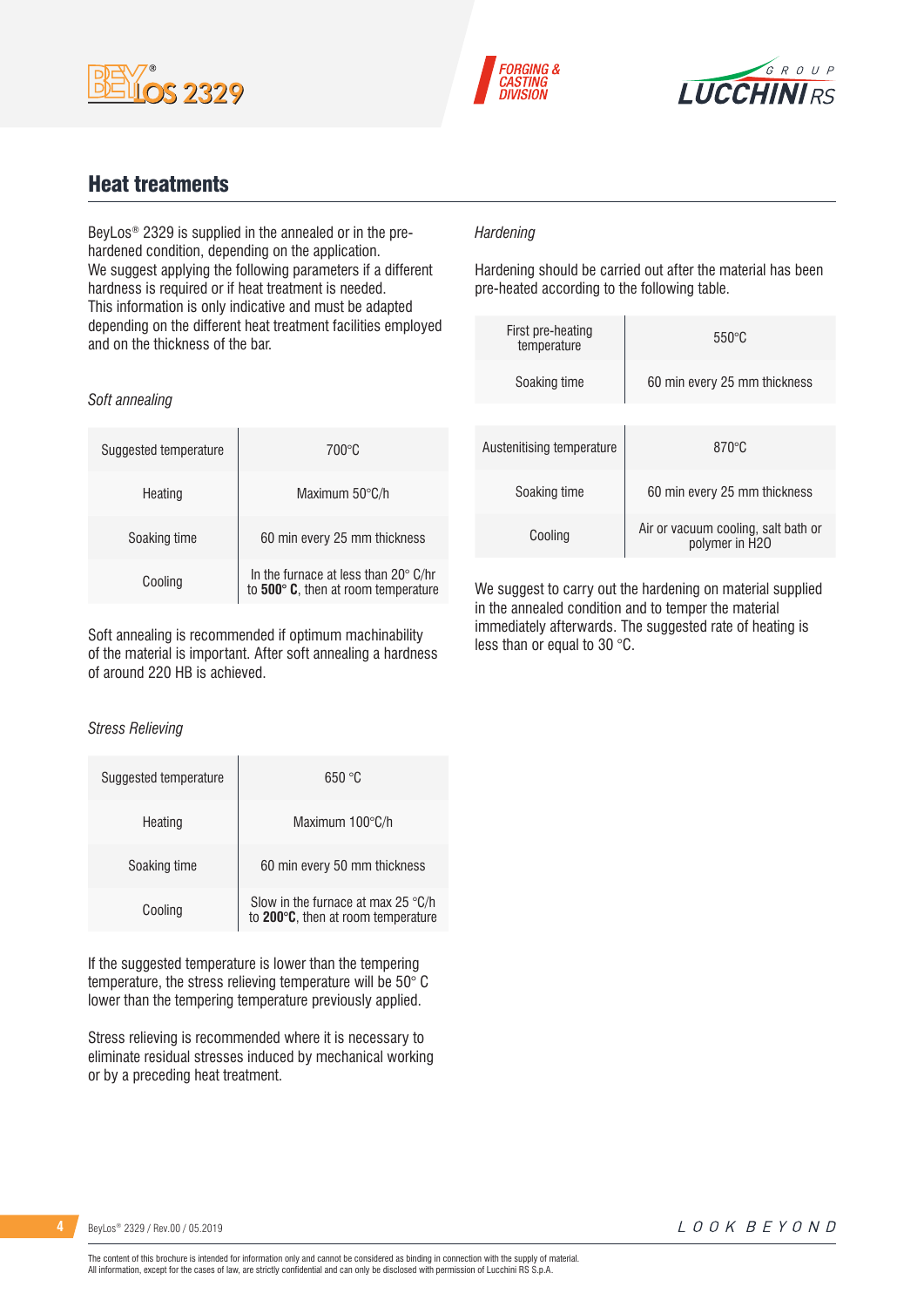

#### *Tempering*

The tempering temperature to be applied to the material depends on the required mechanical properties. A second temper at a temperature of 30-50° C below the maximum temperature previously applied will function as a stress relieving cycle.

| Suggested temperature | Depending on the required mechanical<br>properties. See tempering curve |
|-----------------------|-------------------------------------------------------------------------|
| Heating               | Less than or equal 30 $^{\circ}$ C/h                                    |
| Soaking time          | 60 min every 25 mm thickness                                            |
| Cooling               | At room temperature                                                     |



Tempering curve of a sample which has been austenitised at 870 °C and quenched.

*Variation in dimensions during heat treatment*

During the heat treatment of BeyLos® 2329 the phase transformation points are exceeded. Inevitably this causes a variation in the volume of the material. For this reason we recommend leaving enough allowance to compensate for the change of dimension due to heat treatment. All the corners should be rounded off.

 $6 R O U P$ 

**LUCCHINIRS** 

#### *Nitriding*

**FORGING &** 

The purpose of nitriding is to increase the resistance of the material to wear and abrasion.

This treatment is very useful for components where high performance is necessary, as it extends the life of the material.

We suggest nitriding the component in the hardened and tempered condition.

The tempering temperature must be at least 50°C higher than the nitriding temperature.

Modern nitriding processes allow the original dimensions of the component to be maintained.

We recommend heat treating the component in the finish machined condition.

In any case, other properties can be analyzed and studied deeper by Lucchini RS on specific Customer request: please consult Lucchini RS specialists of MET Department.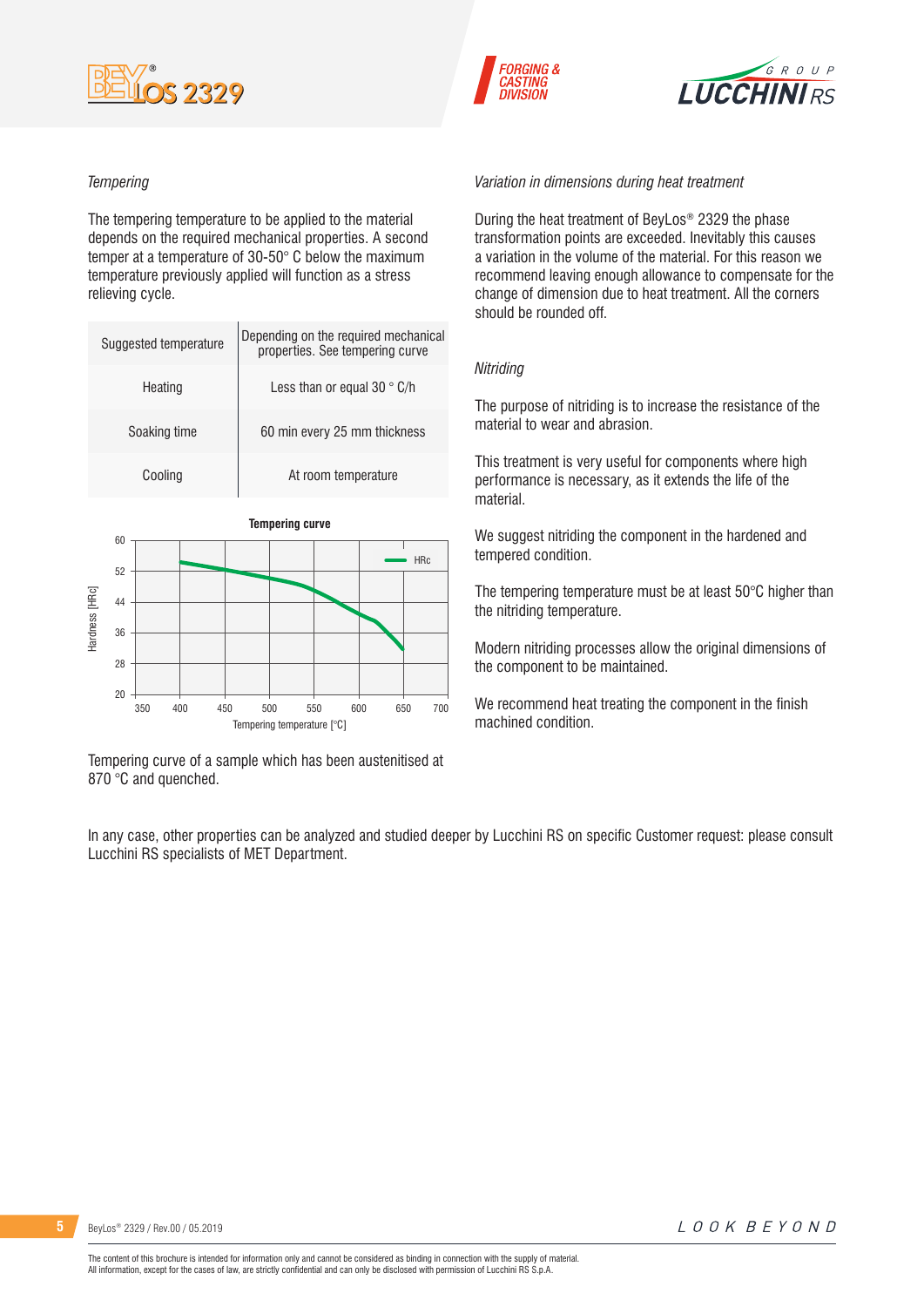





## CCT Curve



# Microstructure of Beylos® 2329



Microstructure of a pre-hardened BeyLos® 2329 of tempered martensite.

BeyLos® 2329 / Rev.00 / 05.2019

The content of this brochure is intended for information only and cannot be considered as binding in connection with the supply of material.<br>All information, except for the cases of law, are strictly confidential and can o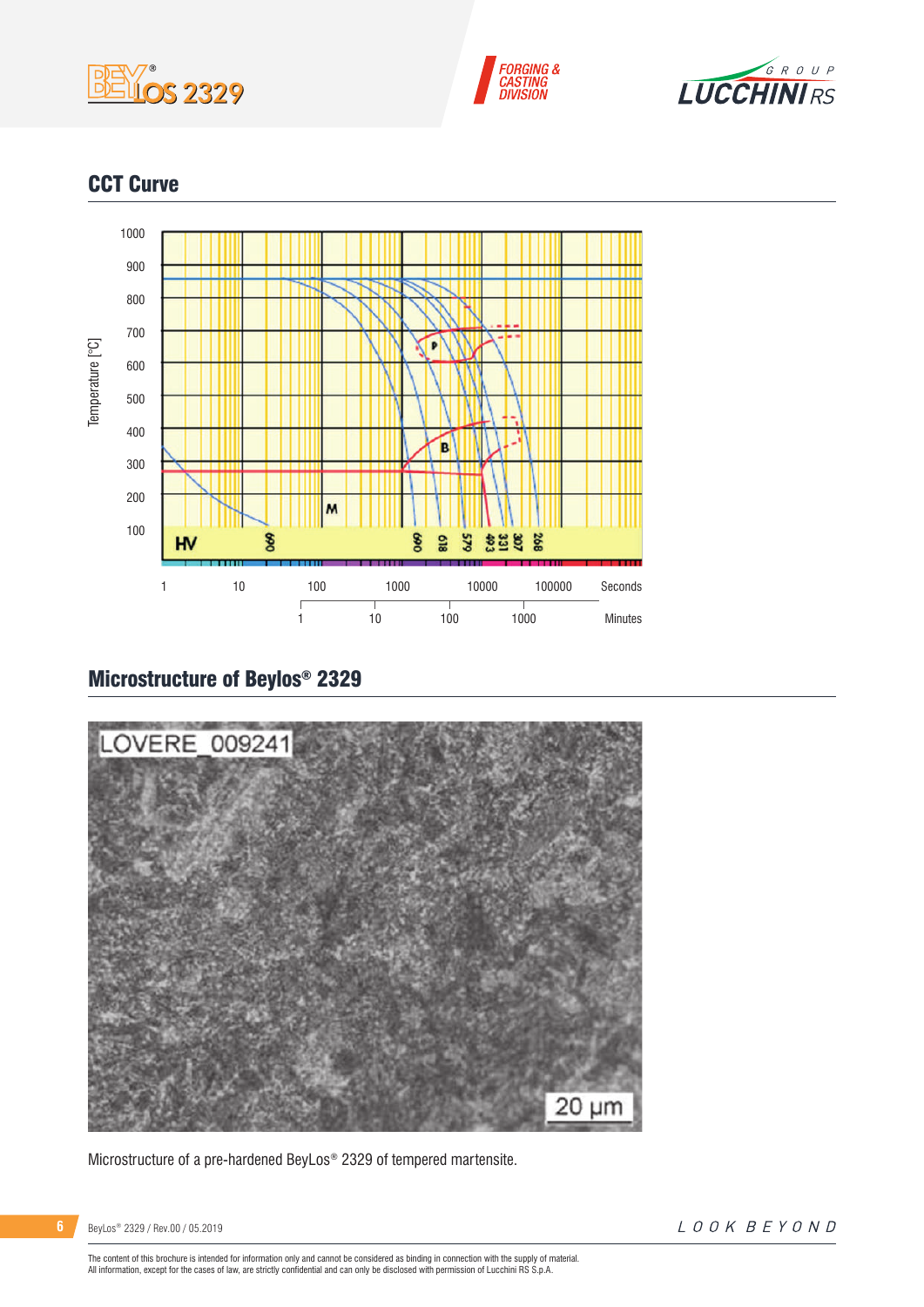





## Quick comparison guide among the different Hot Work Tool Steel Grades

The following table shows a quick comparison among the most important characteristics of the Hot Work tool Steel grades produced by Lucchini RS.

|                                                  |                                  |                         |                         |                    |                |                         |                         | <b>Lucchini RS Hot Work tool Steel Family</b> |                         |                     |            |                |                |                |                |
|--------------------------------------------------|----------------------------------|-------------------------|-------------------------|--------------------|----------------|-------------------------|-------------------------|-----------------------------------------------|-------------------------|---------------------|------------|----------------|----------------|----------------|----------------|
|                                                  | Annealed Not Corrosion Resistant |                         |                         |                    |                |                         |                         |                                               |                         |                     |            |                |                |                |                |
| <b>Special features</b><br>and delivered         | <b>KEYLOS</b>                    |                         |                         |                    | <b>BEYLOS</b>  |                         |                         |                                               |                         |                     |            | <b>ESKYLOS</b> |                |                |                |
| conditions                                       | 6959                             | 2329                    | 2711                    | 2714               | 2340           | 2343                    | 2344                    | 2365M                                         | 2367                    | 6959                | 2340       | 2343           | 2344           | 2365M          | 2367           |
| HB in surface<br>In Annealed<br>condition        | $<$ 220                          | < 220                   | < 220                   | < 220              | $<$ 220        | $<$ 220                 | $<$ 220                 | $<$ 220                                       | $<$ 220                 | < 220               | < 220      | $<$ 220        | $<$ 220        | < 220          | $<$ 220        |
| HB in surface<br>Hardened after<br>machining     | 370<br>410                       | 370<br>410              | 370<br>410              | 370<br>410         | 400<br>450     | 400<br>450              | 400<br>450              | 400<br>450                                    | 400<br>450              | 370<br>410          | 400<br>450 | 400<br>450     | 400<br>450     | 400<br>450     | 400<br>450     |
| Maximum<br>thickness [mm]                        | 500                              | 600                     | 500                     | 700                | 500            | 500                     | 500                     | 500                                           | 500                     | 500                 | 500        | 500            | 500            | 500            | 500            |
| Hardness and<br><b>Wear Resistance</b>           | 3                                | 3                       | 3                       | 3                  | 4              | 4                       | 4                       | 4                                             | 4                       | 3                   | 4          | 4              | 4              | 4              | 4              |
| Dearee of<br>Through Hardening<br>in the section | 4                                | $\overline{2}$          | 3                       | 3                  | 3              | 3                       | 3                       | 3                                             | 3                       | 4                   | 3          | 3              | 3              | 3              | 3              |
| Toughness                                        | 4                                | $\mathbf{1}$            | 4                       | 4                  | 3              | 3                       | $\overline{2}$          | $\overline{2}$                                | $\overline{\mathbf{c}}$ | 4                   | 3          | 3              | $\overline{2}$ | $\overline{2}$ | $\overline{2}$ |
| Machinability<br>after Annealing                 | 3                                | 3                       | 3                       | 3                  | 3              | 3                       | 3                       | 3                                             | 3                       | 3                   | 3          | 3              | 3              | 3              | 3              |
| Machinability<br>after Hardening                 | 1                                | $\overline{2}$          | 1                       | 1                  | 1              | 1                       | 1                       | 1                                             | 1                       | 1                   | 1          | 1              | 1              | 1              | 1              |
| <b>Etch-Grainability</b>                         | $\overline{2}$                   | $\overline{\mathbf{c}}$ | $\overline{\mathbf{c}}$ | $\mathbf 2$        | $\overline{2}$ | $\overline{\mathbf{c}}$ | $\overline{\mathbf{c}}$ | $\overline{\mathbf{c}}$                       | $\overline{\mathbf{c}}$ | 4                   | 4          | 4              | 4              | 4              | 4              |
| Polishability                                    | $\overline{\mathbf{c}}$          | $\overline{2}$          | $\overline{2}$          | $\overline{2}$     | $\overline{2}$ | $\overline{2}$          | $\overline{2}$          | $\overline{2}$                                | $\overline{2}$          | 4                   | 4          | 3              | 3              | 4              | 3              |
| Repair<br>by Welding                             | 1                                | 1                       | 1                       | 1                  | 1              | 1                       | 1                       | 1                                             | 1                       | 1                   | 1          | 1              | 1              | 1              | 1              |
| Thermal<br>Conductivity                          | $\overline{2}$                   | $\overline{2}$          | $\boldsymbol{2}$        | $\overline{2}$     | 1              | 1                       | 1                       | 1                                             | 1                       | $\overline{2}$      | 1          | 1              | 1              | 1              | 1              |
| Corrosion<br>Resistance                          | $\pmb{0}$                        | $\bf{0}$                | $\bf{0}$                | $\bf{0}$           | 0              | 0                       | $\bf{0}$                | 0                                             | $\pmb{0}$               | 0                   | 0          | 0              | 0              | $\bf{0}$       | $\pmb{0}$      |
|                                                  |                                  |                         |                         | <b>4 Excellent</b> |                | <b>3 Very Good</b>      | 2 Good                  | 1 Normal                                      |                         | <b>0 Unsuitable</b> |            |                |                |                |                |

The information and the data presented here are typical or average values and are not a guarantee of maximum or minimum values.

Applications specifically suggested for materials described herein and in the quick comparison guide among the different grades are made solely for the purpose of illustration to enable the reader to make his own evaluation and are not intended as warranties, either express or implied, of fitness for these or other purposes.

**7** BeyLos® 2329 / Rev.00 / 05.2019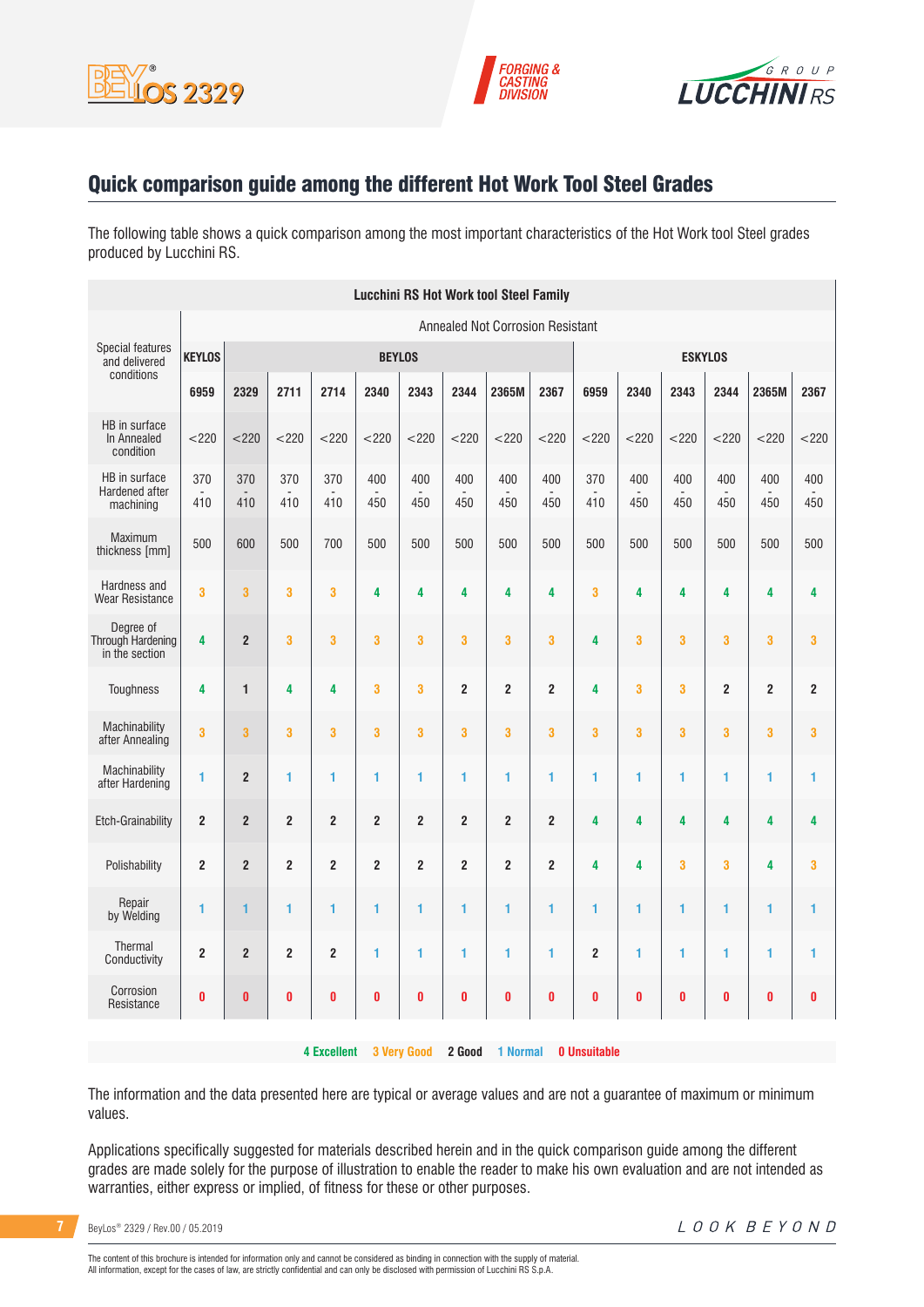





# Guidance for machining

 $\overline{1}$ 

The following parameters are indicative only and must be adapted to the particular application and to the machinery employed. The data refer to material in the annealed condition. Hardness 220 HB max.

#### *Turning*

|                                      | Rough machining |            | Finish machining                        |                |
|--------------------------------------|-----------------|------------|-----------------------------------------|----------------|
| Type of insert                       | P20-P40 coated  | <b>HSS</b> | P <sub>10</sub> -P <sub>20</sub> coated | Cermet         |
| V <sub>c</sub> cutting speed [m/min] | $170 \div 220$  | $(\star)$  | $200 \div 250$                          | $240 \div 300$ |
| a, cutting depth [mm]                | $1 \div 5$      | $(\star)$  |                                         | < 0.5          |

#### *Milling*

|                                      | Rough machining                             |                                         |            |  |  |  |  |
|--------------------------------------|---------------------------------------------|-----------------------------------------|------------|--|--|--|--|
| Type of insert                       | P <sub>25</sub> -P <sub>35</sub> not coated | P <sub>25</sub> -P <sub>35</sub> coated | <b>HSS</b> |  |  |  |  |
| V <sub>c</sub> cutting speed [m/min] | $140 \div 200$                              | $180 \div 260$                          | $(\star)$  |  |  |  |  |
| $fz$ feed [mm]                       | $0,15 \div 0,3$                             | $0.15 \div 0.3$                         | $(\star)$  |  |  |  |  |
| a, cutting depth [mm]                | $2 \div 4$                                  | $2 \div 4$                              | $(\star)$  |  |  |  |  |

|                                      | Pre-finishing                               |                                         |            |  |  |  |  |
|--------------------------------------|---------------------------------------------|-----------------------------------------|------------|--|--|--|--|
| Type of insert                       | P <sub>10</sub> -P <sub>20</sub> not coated | P <sub>10</sub> -P <sub>20</sub> coated | <b>HSS</b> |  |  |  |  |
| V <sub>c</sub> cutting speed [m/min] | $160 \div 240$                              | $240 \div 280$                          | $(\star)$  |  |  |  |  |
| $f$ , feed [mm]                      | $0,2 \div 0,3$                              | $0,2 \div 0,3$                          | $(\star)$  |  |  |  |  |
| a, cutting depth [mm]                | $1 \div 2$                                  | $1 \div 2$                              | (*)        |  |  |  |  |

|                               | Finishing                                   |                                         |                 |  |  |
|-------------------------------|---------------------------------------------|-----------------------------------------|-----------------|--|--|
| Type of insert                | P <sub>10</sub> -P <sub>20</sub> not coated | P <sub>10</sub> -P <sub>20</sub> coated | Cermet P15      |  |  |
| $V_c$ cutting speed $[m/min]$ | $200 \div 260$                              | $240 \div 300$                          | $240 \div 330$  |  |  |
| $fz$ feed [mm]                | $0,05 \div 0,2$                             | $0.05 \div 0.2$                         | $0,05 \div 0,2$ |  |  |
| a, cutting depth [mm]         | $0.5 \div 1$                                | $0.5 \div 1$                            | $0,3 \div 0,5$  |  |  |

#### *(\*) not advisable*

**8** BeyLos® 2329 / Rev.00 / 05.2019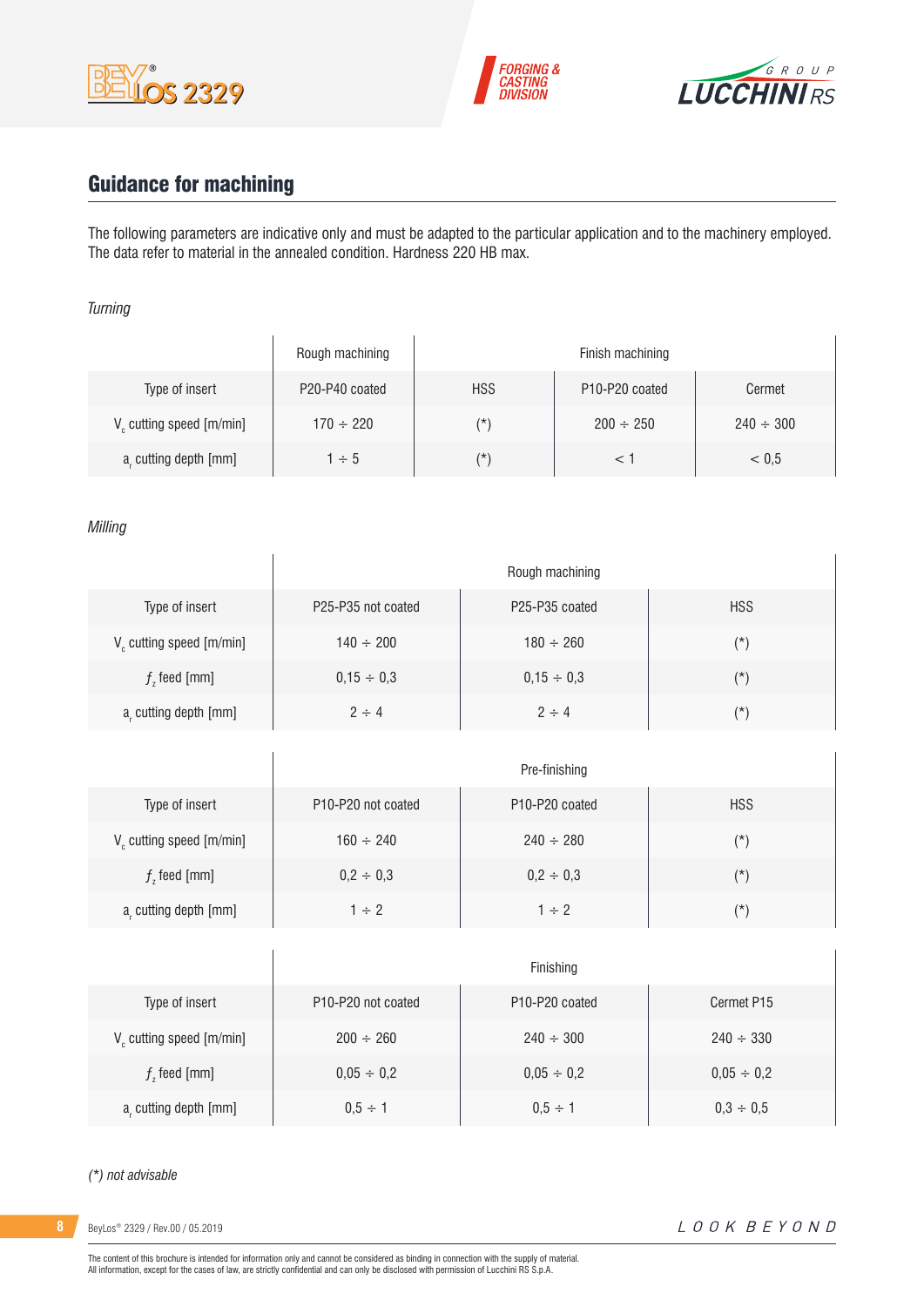





### *Drilling*

| Type of insert               | tip with interchangeable inserts | <b>HSS</b> | brazed           |
|------------------------------|----------------------------------|------------|------------------|
| V cutting speed [m/min]      | $190 \div 220$                   | $(\star)$  | $60 \div 80$     |
| $fz$ feed per turn [mm/turn] | $0.05 \div 0.15$                 | (*)        | $0.15 \div 0.25$ |

#### *(\*) not advisable*

#### *General formulae*

| Type of machining             | Drilling                                                                                                          | Milling                                                                             |
|-------------------------------|-------------------------------------------------------------------------------------------------------------------|-------------------------------------------------------------------------------------|
| n: number of turns of mandrel | $V_r * 1000 / \pi * D_r$                                                                                          | $V_r * 1000 / \pi * D_r$                                                            |
| $Vf$ : feed speed [m/min]     | $V_{f} = f_{7}$ * n                                                                                               | $V_{f} = f_{i} * n * z_{n}$                                                         |
| $fz$ feed per turn [mm/turn]  | -                                                                                                                 | $f_{n} = V_{f} / n$                                                                 |
| <b>Note</b>                   | D <sub>r</sub> : Milling cutter or tip diameter [mm]<br>V <sub>c</sub> : cutting speed [m/min]<br>$f$ : feed [mm] | $f_{n}$ : feed per turn [mm/turn]<br>z <sub>n</sub> : No. of milling cutter inserts |

Approximate equivalent values between hardness and ultimate tensile strength.

| <b>HB</b>  | 530   | 520   | 512   | 495   | 480   | 471   | 458   | 445   | 430   | 415   | 405   | 390   | 375   |
|------------|-------|-------|-------|-------|-------|-------|-------|-------|-------|-------|-------|-------|-------|
| <b>HRc</b> | 54    | 53    | 52    | 51,1  | 50,2  | 49,1  | 48,2  | 47    | 45,9  | 44,5  | 43,6  | 41,8  | 40,5  |
| MPa        | 1.900 | 1.850 | 1.800 | 1.750 | 1.700 | 1.650 | 1.600 | 1.550 | 1.500 | 1.450 | 1.400 | 1.350 | 1.300 |
|            |       |       |       |       |       |       |       |       |       |       |       |       |       |
| HB         | 360   | 350   | 330   | 320   | 305   | 294   | 284   | 265   | 252   | 238   | 225   | 209   | 195   |
| <b>HRc</b> | 38,8  | 37,6  | 35,5  | 34,2  | 32,4  | 31    | 29    | 27    | --    | $- -$ | --    | --    | --    |
| MPa        | 1.250 | 1.200 | 1.150 | 1.100 | 1.050 | 1.000 | 950   | 900   | 850   | 800   | 750   | 700   | 650   |